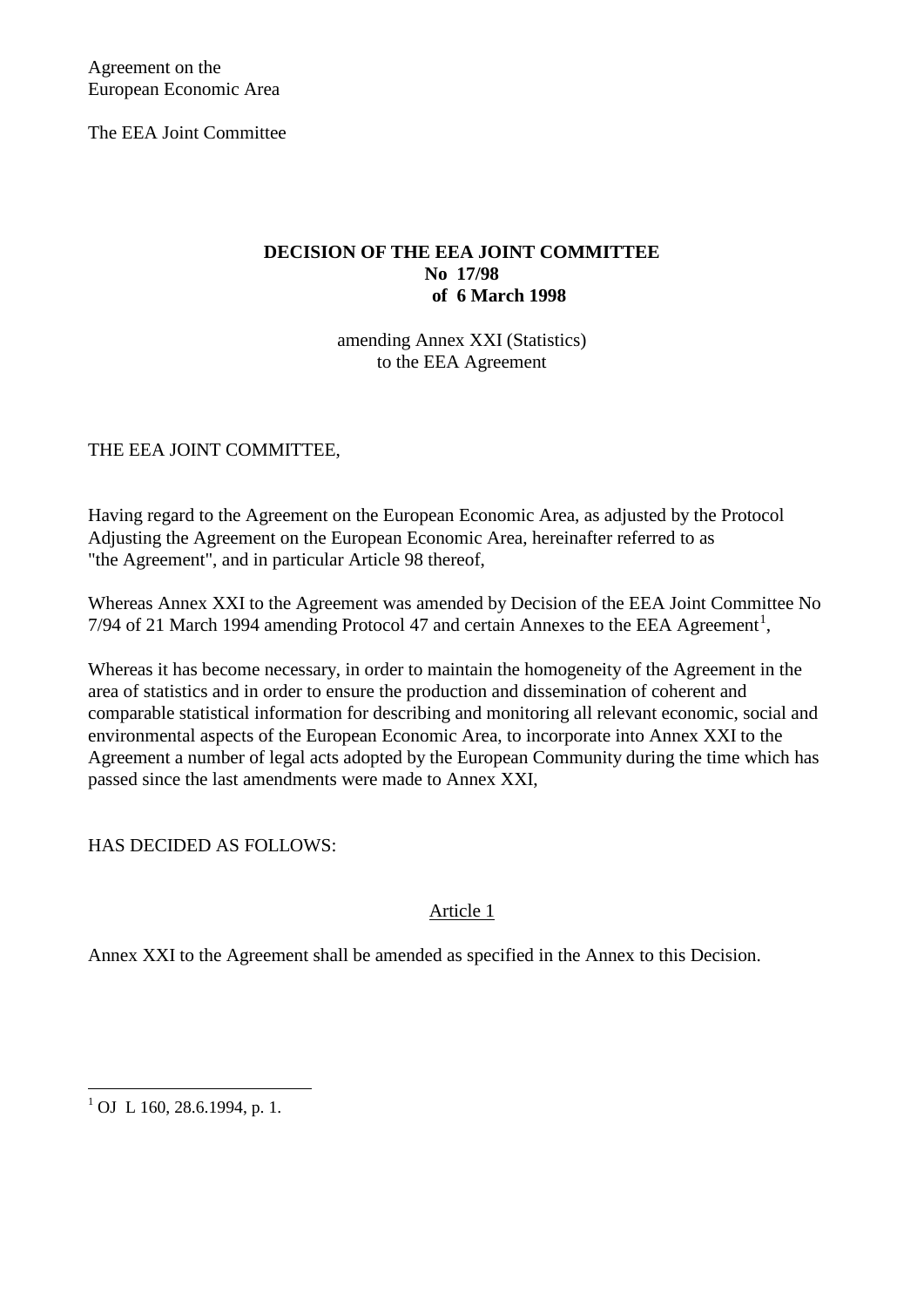### Article 2

The texts of Council Directive  $95/64/EC^2$  $95/64/EC^2$ , Council Directive  $95/57/EC^3$  $95/57/EC^3$ , Council Regulation (EC) No 1172/95<sup>[4](#page-1-1)</sup>, Commission Regulation (EC) No  $68/96^5$  $68/96^5$  Commission Regulation (EC) No  $840/96^6$  $840/96^6$  $840/96^6$ , Council Regulation (EC) No  $2744/95^7$  $2744/95^7$  $2744/95^7$ , Council Regulation (EC) No  $2494/95^8$  $2494/95^8$ , Commission Decision [9](#page-1-6)6/14/EC<sup>9</sup>, Commission Decision 96/170/EC<sup>[10](#page-1-7)</sup>, Council Regulation (EC) No 959/93<sup>[11](#page-1-8)</sup>, Council Regulation (EC) No  $2597/95^{12}$  $2597/95^{12}$  $2597/95^{12}$  and Council Regulation (EC) No  $788/96^{13}$  $788/96^{13}$  $788/96^{13}$  in the Icelandic and Norwegian languages, which are annexed to the respective language versions of this Decision, are authentic.

#### Article 3

This Decision shall enter into force on 7 March 1998 provided that all the notifications under Article 103(1) of the Agreement have been made to the EEA Joint Committee.

#### Article 4

This Decision shall be published in the EEA Section of, and in the EEA Supplement to, the *Official Journal of the European Communities*.

- <span id="page-1-1"></span><span id="page-1-0"></span> $^{4}$  OJ L 118, 25.5.1995, p. 10.
- <span id="page-1-2"></span> $<sup>5</sup>$  OJ L 14, 19.1.1996, p. 6.</sup>
- <span id="page-1-3"></span>6 OJ L 114, 8.5.1996, p. 7.
- <span id="page-1-4"></span> $^7$  OJ L 287, 30.11.1995, p. 3.
- <span id="page-1-5"></span><sup>8</sup> OJ L 257, 27.10.1995, p. 1.
- <span id="page-1-6"></span> $^{9}$  OJ L 4, 6.1.1996, p. 14.
- <span id="page-1-7"></span> $^{10}$  OJ L 47, 24.2.1996, p. 23.
- <span id="page-1-8"></span> $11$  OJ L 98, 24.4.1993, p. 1.
- <span id="page-1-9"></span> $12$  OJ L 270, 13.11.1995, p. 1.
- <span id="page-1-10"></span><sup>13</sup> OJ L 108, 1.5.1996, p. 1.

 $^2$  OJ L 320, 30.12.1995, p. 25.<br><sup>3</sup> OJ L 291, 6.12.1995, p. 32.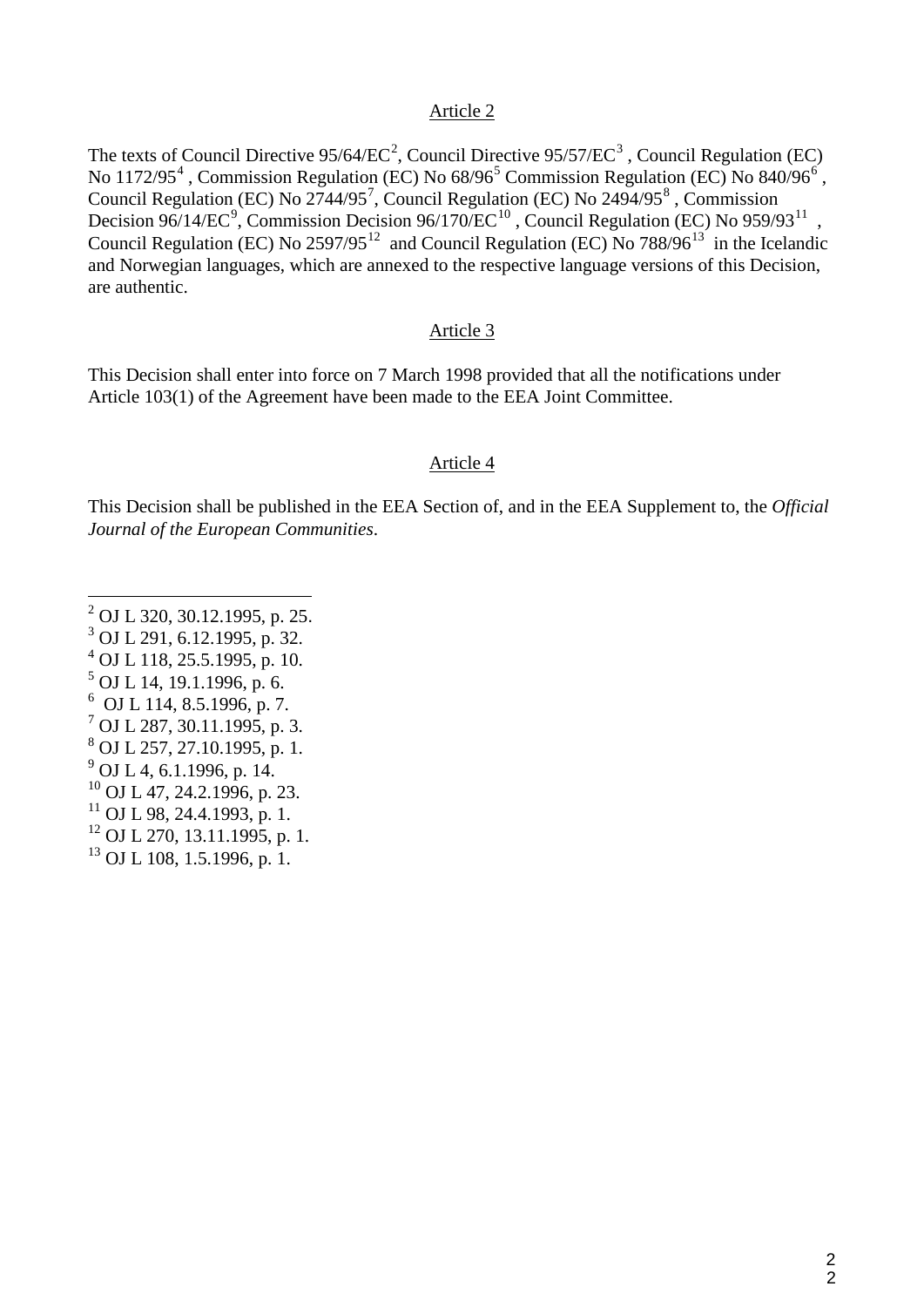Done at Brussels, 6 March 1998.

\_\_\_\_\_

 For the EEA Joint Committee The President

................................ F. Barbaso

 The Secretaries to the EEA Joint Committee

 ....................... ......................... G. Vik E. Gerner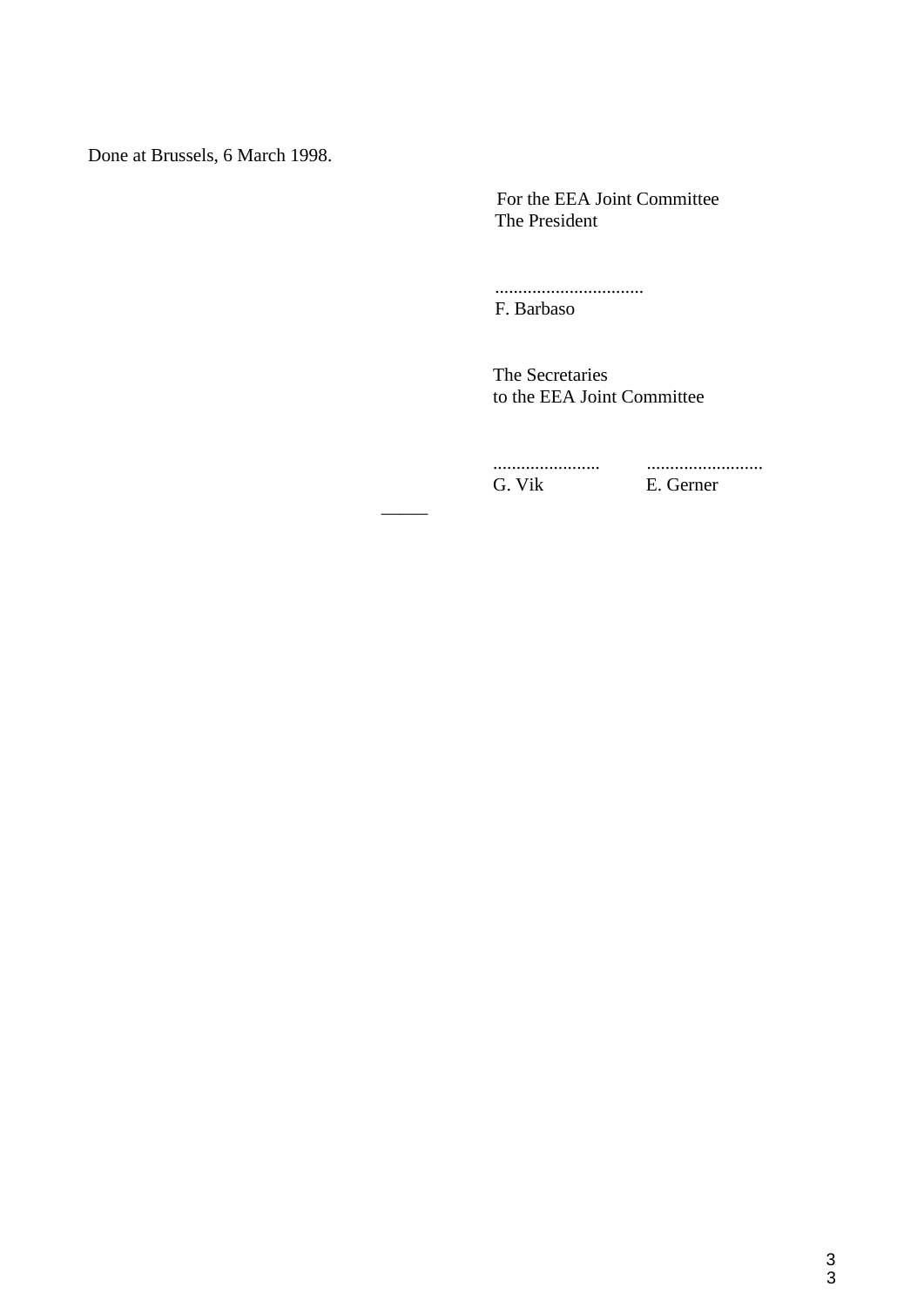Annex XXI (STATISTICS) to the EEA Agreement shall be amended as specified below.

#### A. TRANSPORT STATISTICS

The heading "Transport Statistics" shall be replaced by the heading "Transport and Tourism Statistics". Under this heading the following new points shall be inserted after point 7a (Council Decision 93/704/EC):

"7b. **395 L 0064**: Council Directive 95/64/EC, Euratom of 8 December 1995 on statistical returns in respect of carriage of goods and passengers by sea (OJ L 320, 30.12.1995, p. 25)

The provisions of the Directive shall, for the purposes of the present Agreement, be read with the following adaptations:

- (a) In Article 10(2) the following indent shall be added after "– data relating to the nationality of the maritime transport operator":
	- "– handling of and reporting from small ports (not selected ports)";
- (b) In Annex V the following shall be added after the entry of French Antarctic Territory:

0281 Norway 0282 Norway (NIS), Norwegian International Shipping register.

7c. **395 L 0057**: Council Directive 95/57/EC of 23 November 1995 on the collection of statistical information in the field of tourism (OJ L 291, 6.12.1995, p. 32)

The provisions of the Directive shall, for the purposes of the present Agreement, be read with the following adaptations:

- (a) The EFTA States shall not be bound by the regional breakdown of the data specified by Article 6;
- (b) Liechtenstein is exempted from collecting the data as required by this Directive in part C of the Annex thereto."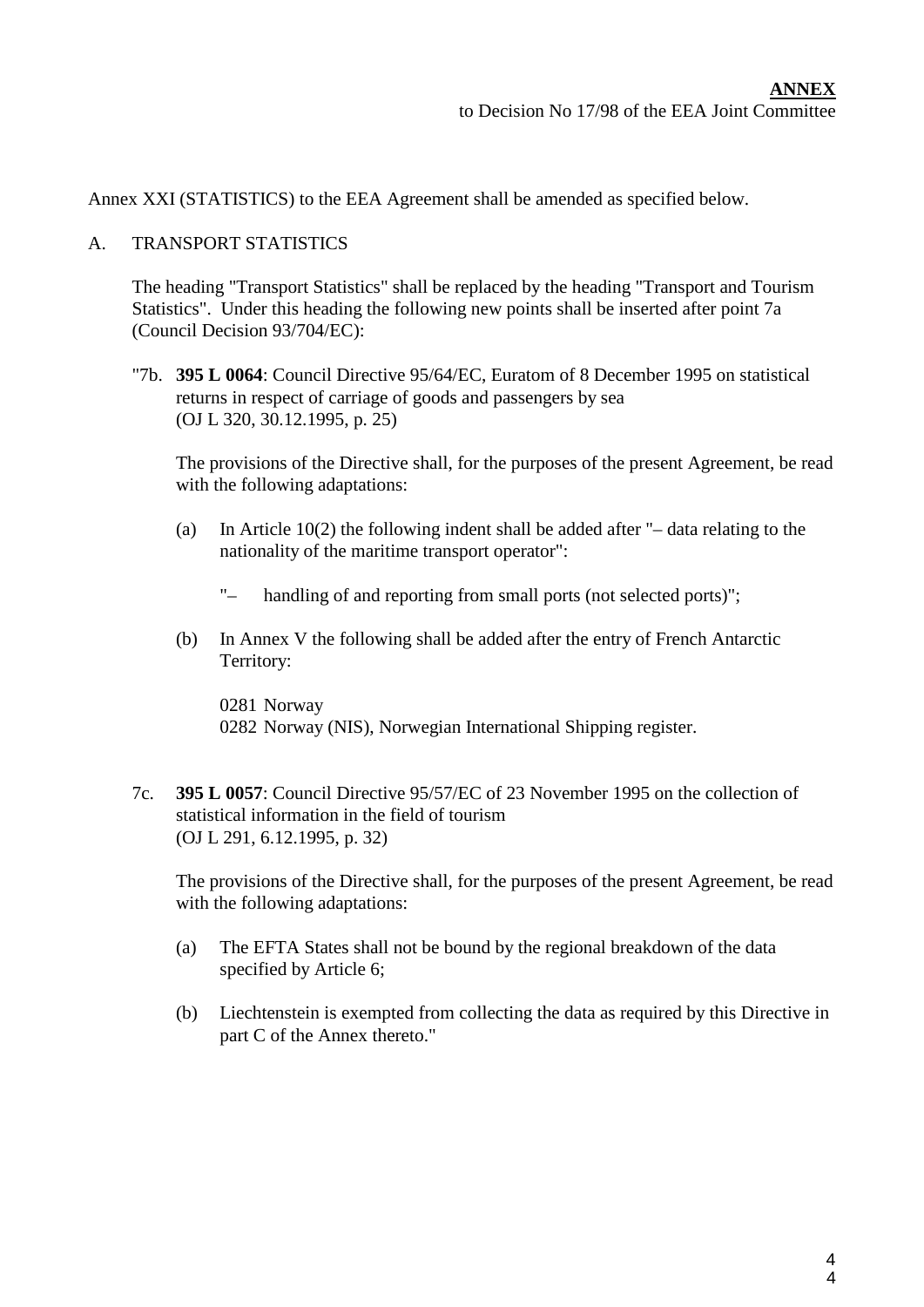### B. FOREIGN AND COMMUNITY INTERNAL TRADE STATISTICS

- 1. The heading "Foreign and Community Internal Trade statistics" shall be replaced by the heading "Foreign Trade Statistics".
- 2. Point 8 shall be replaced by the following:
	- "8. **395 R 1172**: Council Regulation (EC) No 1172/95 of 22 May 1995 on the statistics relating to the trading of goods by the Community and its Member States with non-member countries (OJ L 118, 25.5.1995, p. 10)

The provisions of the Regulation shall, for the purposes of the present Agreement, be read with the following adaptations:

- (a) In Article 1 and 2 "non-member countries" shall be understood as meaning all countries other than the reporting country;
- (b) The text of Article 3 shall be replaced by the following:
	- "1. The statistical territory of the EEA shall, in principle, comprise the customs territories of the Contracting Parties. The Contracting Parties shall define their statistical territories accordingly.
	- 2. The statistical territory of the Community shall comprise the customs territory as defined in Article 3 of Regulation (EEC) No 2913/92.
	- 3. For the EFTA States the statistical territory shall comprise the customs territory. However, for Norway, the Svalbard Archipelago and the Jan Mayen Island shall be included in the statistical territory."
- (c) The classification referred to in Article 8(2) shall be made at least down to the first six digits;
- (d) Article 10(1)(h) shall not apply."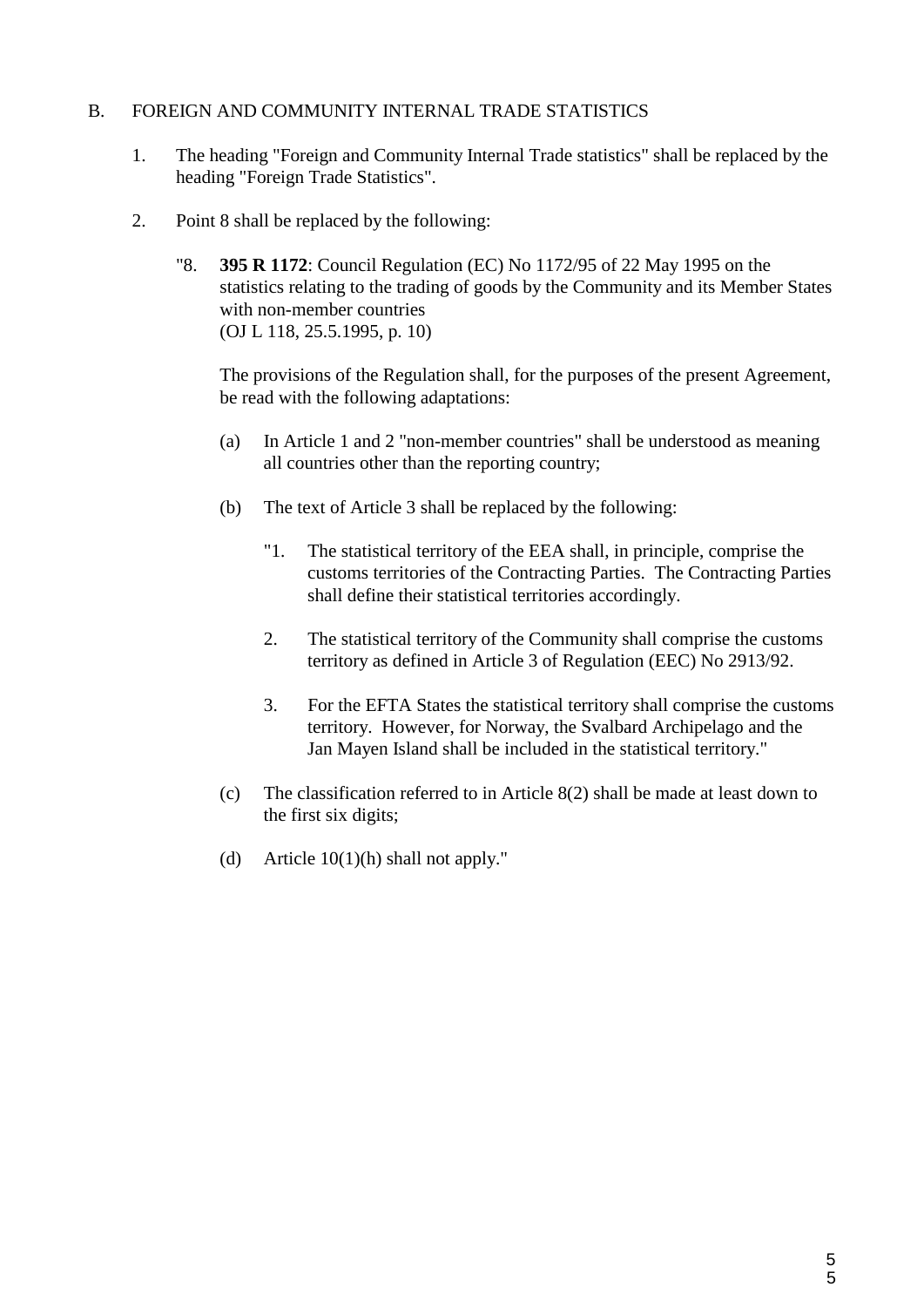- 3. Point 9 shall be replaced by the following:
	- "9. **396 R 0068**: Commission Regulation (EC) No 68/96 of 18 January 1996 on the country nomenclature for the external trade statistics of the Community and statistics of trade between Member States (OJ L 14, 19.1.1996, p. 6)."
- 4. Point 10 shall be replaced by the following:
	- "10. **396 R 0840**: Commission Regulation (EC) No 840/96 of 7 May 1996 laying down certain provisions for the implementation of Council Regulation (EC) No 1172/95 as regards statistics on external trade (OJ L 114, 8.5.1996, p. 7)

The provisions of the Regulation shall, for the purposes of the present Agreement, be read with the following adaptations:

- (a) The reference to Regulation (EC) No 2454/96 in Article 6(1) is not applicable;
- (b) The following new subparagraph shall be added to Article  $7(1)(a)$ :

"For the EFTA States "country of origin" shall be taken to mean the country in which the goods originated within the meaning of the respective national rules of origin.";

(c) The following new subparagraph shall be added to Article 9(2):

"For the EFTA States "the customs value" shall be defined within the respective national rules.";

- (d) Article 11(2) is not applicable;
- (e) Section 2 (Articles 16-19) is not applicable."
- 5. The texts of the following points shall be deleted:
	- point 11 (Commission Regulation (EEC) No 3345/80),
	- point 12 (Council Regulation (EEC) No 200/83),
	- point 13 (Council Regulation (EEC) No 3367/87),
	- point 14 (Commission Regulation (EEC) No 3522/87),
	- point 15 (Commission Regulation (EEC) No 3678/87) and
	- point 16 (Commission Regulation (EEC) No 455/88).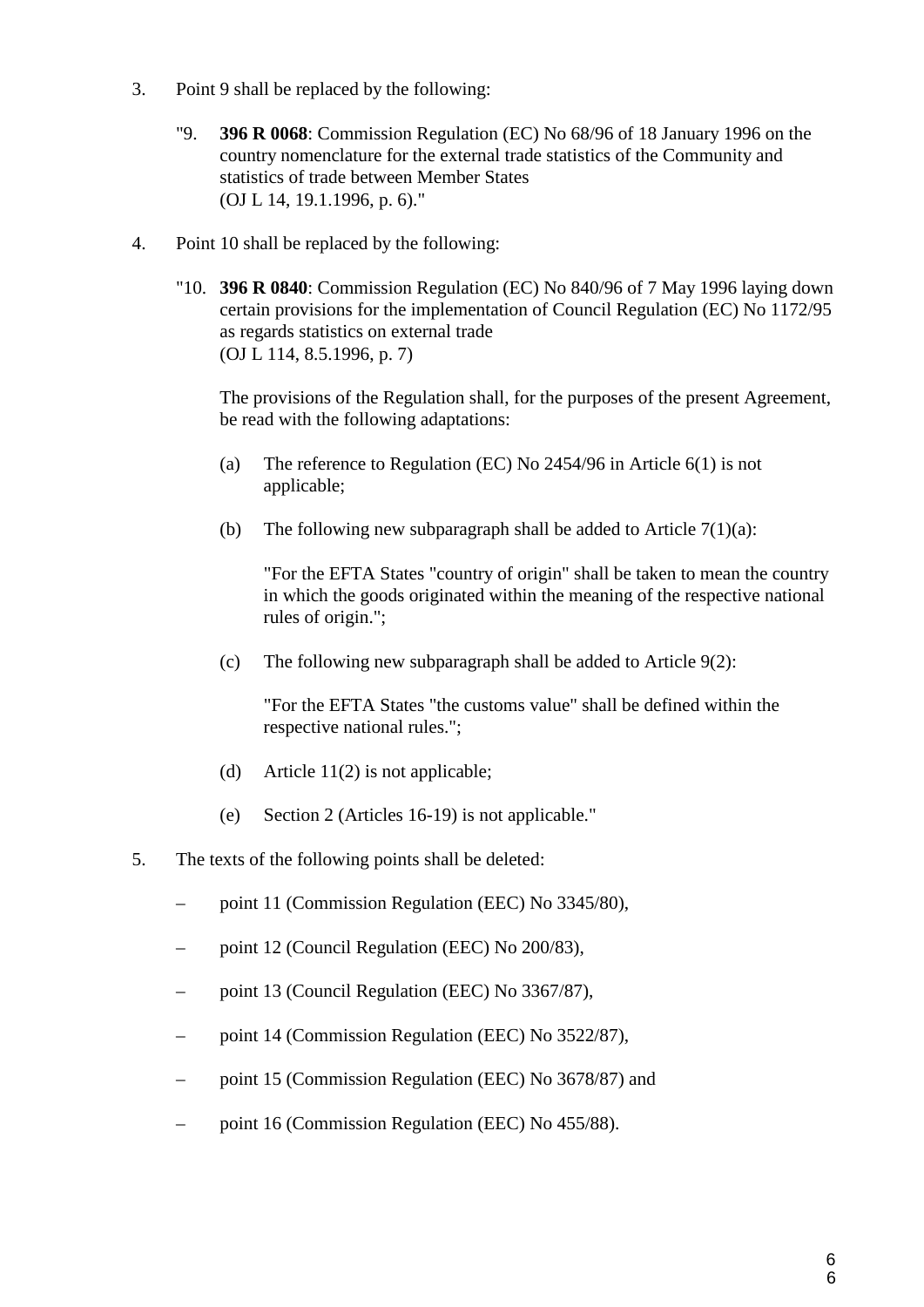# C. DEMOGRAPHICAL AND SOCIAL STATISTICS

The following new point shall be inserted after point 18a (Council Regulation (EEC) No 3711/91):

"18b. **395 R 2744**: Council Regulation (EC) No 2744/95 of 27 November 1995 on statistics on the structure and distribution of earnings (OJ L 287, 30.11.1995, p. 3)

> The provisions of the Regulation shall, for the purposes of the present Agreement, be read with the following adaptations:

- (a) In the Annex the following shall be added under "I. Exceptions to the reference period", after "2. For Austria":
	- "3. For Iceland: the financial year of 1997 on the condition of providing estimates for the reference year 1996;
	- 4. For Norway: the financial year of 1996 and a corresponding representative month.";
- (b) In the Annex the following shall be added under "II. Exceptions to the scope of the survey", after "3. For Ireland":
	- "4. For Iceland: sections H, J and K;
	- 5. For Norway: section H.";
- (c) The EFTA States shall not be bound by the regional breakdown of the data required by Article 5.1 and 7;
- (d) Liechtenstein shall be exempted from collecting the data required by this Regulation."

#### D. NATIONAL ACCOUNTS GDP

The heading "National Accounts GDP" shall be replaced by the heading "Economic Statistics". Under this heading the following new point shall be inserted after point 19 (Council Directive 89/130/EEC, Euratom):

"19a. **395 R 2494**: Council Regulation (EC) No 2494/95 of 23 October 1995 concerning harmonized indices of consumer prices (OJ L 257, 27.10.1995, p. 1)

> For the EFTA States the Regulation applies to the harmonization of consumer price indices for international comparisons. It is not relevant as regards the explicit purposes of calculating harmonized CPI's in the context of the Economic and Monetary Union.

The provisions of the Regulation shall, for the purposes of the present Agreement, be read with the following adaptations: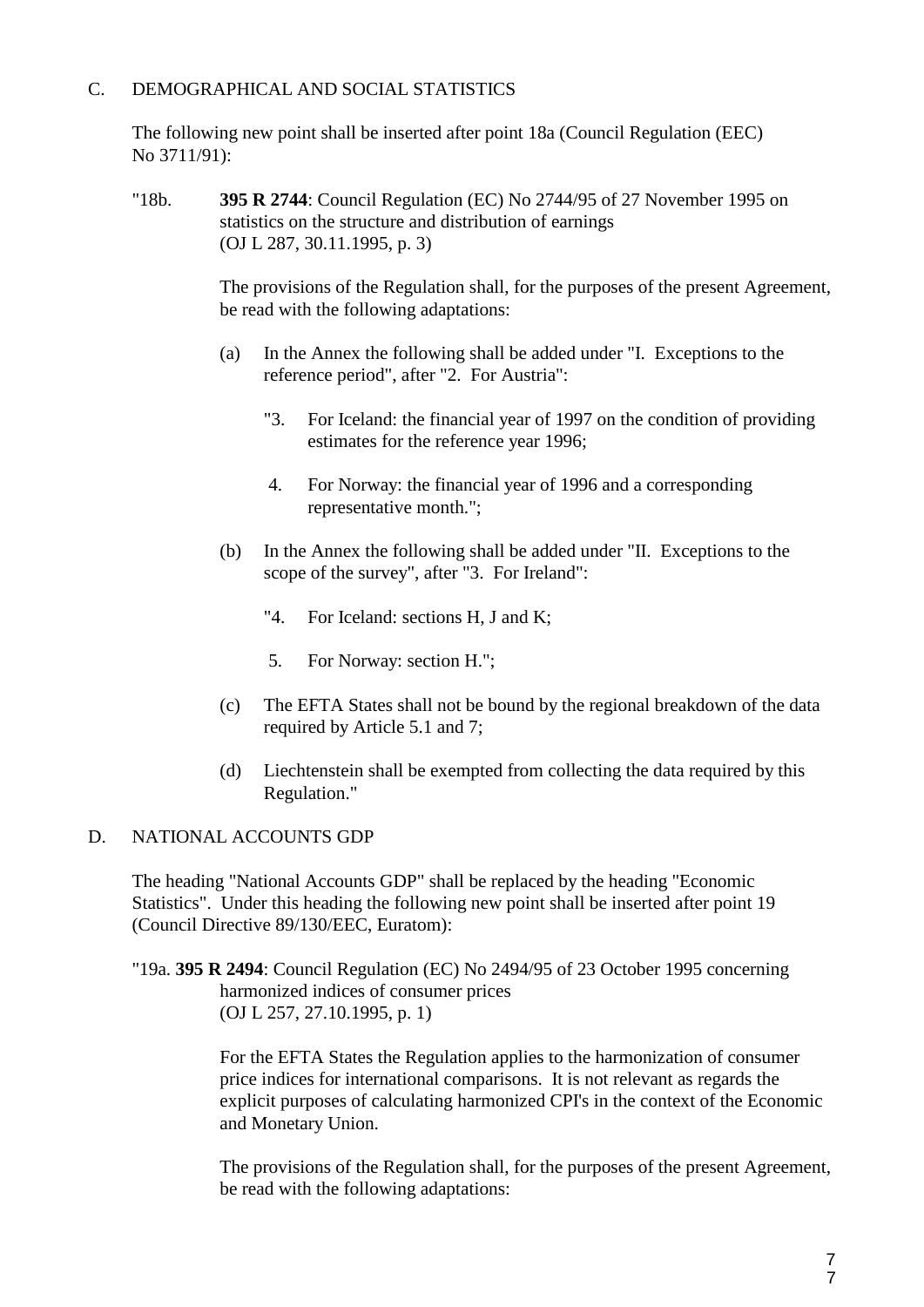- (a) Article 2c, as well as references to MUICP in Articles 8(1) and 11, are not applicable;
- (b) Article  $5(1)(a)$  is not applicable;
- (c) Article 5(2) is not applicable;
- (d) The consultation of the EMI as specified in Article 5(3) is not applicable.
- (e) Liechtenstein shall be exempted from collecting the data required by this Regulation."

# E. AGRICULTURAL STATISTICS

1. In point 23 (Council Regulation (EEC) No 571/88) the second indent (Commission Decision 93/156/EEC) shall be replaced by the following:

"– **396 D 0014**: Commission Decision 96/14/EC of 19 December 1995 (OJ L 4, 6.1.1996, p. 14); with the following entries added in Article 2, after Sweden:

| <b>Iceland</b> | 30 November 1996 |
|----------------|------------------|
| Norway         | 30 November 1996 |

– **396 D 0170**: Commission Decision 96/170/EC of 15 February 1996 (OJ L 47, 24.2.1996, p. 23)."

2. In point 23 (Council Regulation (EEC) No 571/88) adaptation (c) shall be replaced by the following:

"Article 8(2), the reference to "Decision 83/461/EEC, as amended by Decisions 85/622/EEC and 85/643" shall be replaced by a reference to "Decision 89/65/EEC and Decision 96/170/EC". Two new footnotes shall be added at the bottom of the page: "OJ L 391, 30.12.1989, p. 1" and "OJ L 47, 24.2.1996, p. 23".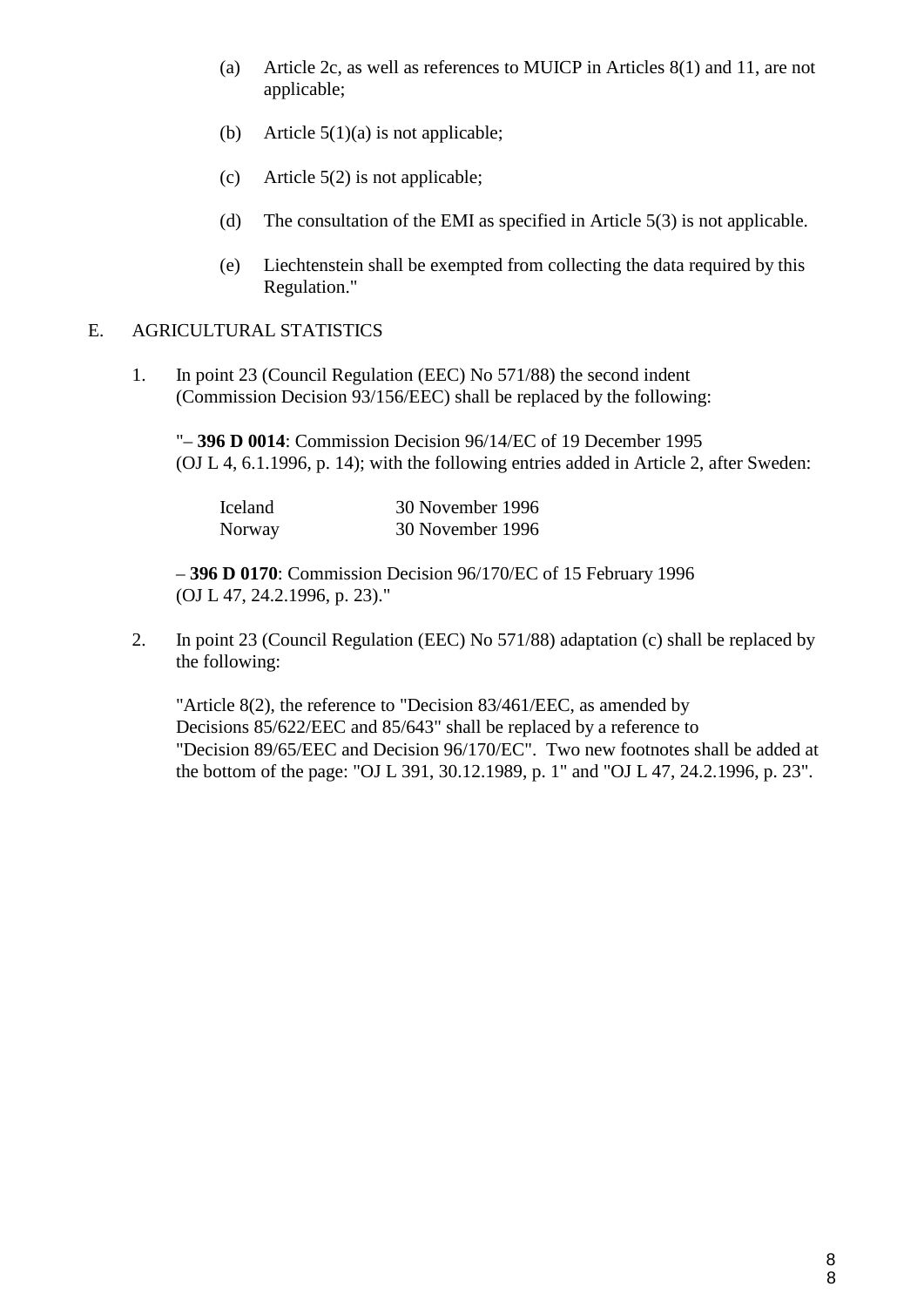- 3. In point 23 (Council Regulation (EEC) No 571/88) adaptation (e) shall be replaced by the following:
	- "(e) In Annex I of Commission Decision 96/170/EC appropriate footnotes shall be added marking the following variables as optional for the indicated countries:

B.02: Optional for Iceland.

C.03: Optional for Iceland.

D.14(a): Optional for Iceland and Norway.

D.14(b): Optional for Iceland and Norway.

D.16:Optional for Iceland and Norway.

E: Optional for Iceland and Norway.

G.05:Optional for Iceland and Norway.

G.06:Optional for Iceland and Norway.

G.07:Optional for Iceland and Norway.

I.01: Optional for Norway.

- I.02: Optional for Norway.
- I.07(b): Information on capacity is optional for Iceland and Norway.
- I.08: Optional for Iceland and Norway.
- J.03: Optional for Iceland.
- J.04: Optional for Iceland.
- J.11: Breakdown on piglets, breeding sows and other pigs optional for Iceland.
- J.12: Breakdown on piglets, breeding sows and other pigs optional for Iceland.
- J.13: Breakdown on piglets, breeding sows and other pigs optional for Iceland.
- J.16: Optional for Iceland and Norway.
- J.17: Optional for Iceland and Norway.
- K: Optional for Iceland.
- L: Iceland is allowed to provide the variables of the table on a higher aggregation level."
- 4. The following new point shall be inserted after point 24 (Council Regulation (EEC) No 837/90):
	- "24a. **393 R 0959**: Council Regulation (EC) No 959/93 of 5 April 1993 concerning statistical information to be supplied by Member States on crop products other than cereals (OJ L 98, 24.4.1993, p. 1)

The provisions of the Regulation shall, for the purposes of the present Agreement, be read with the following adaptations:

(a) in Annex VI, the following shall be added after the entry for the United Kingdom:

"Iceland: - Norway: -":

(b) in Annex VIII, the following shall be added after the United Kingdom entry: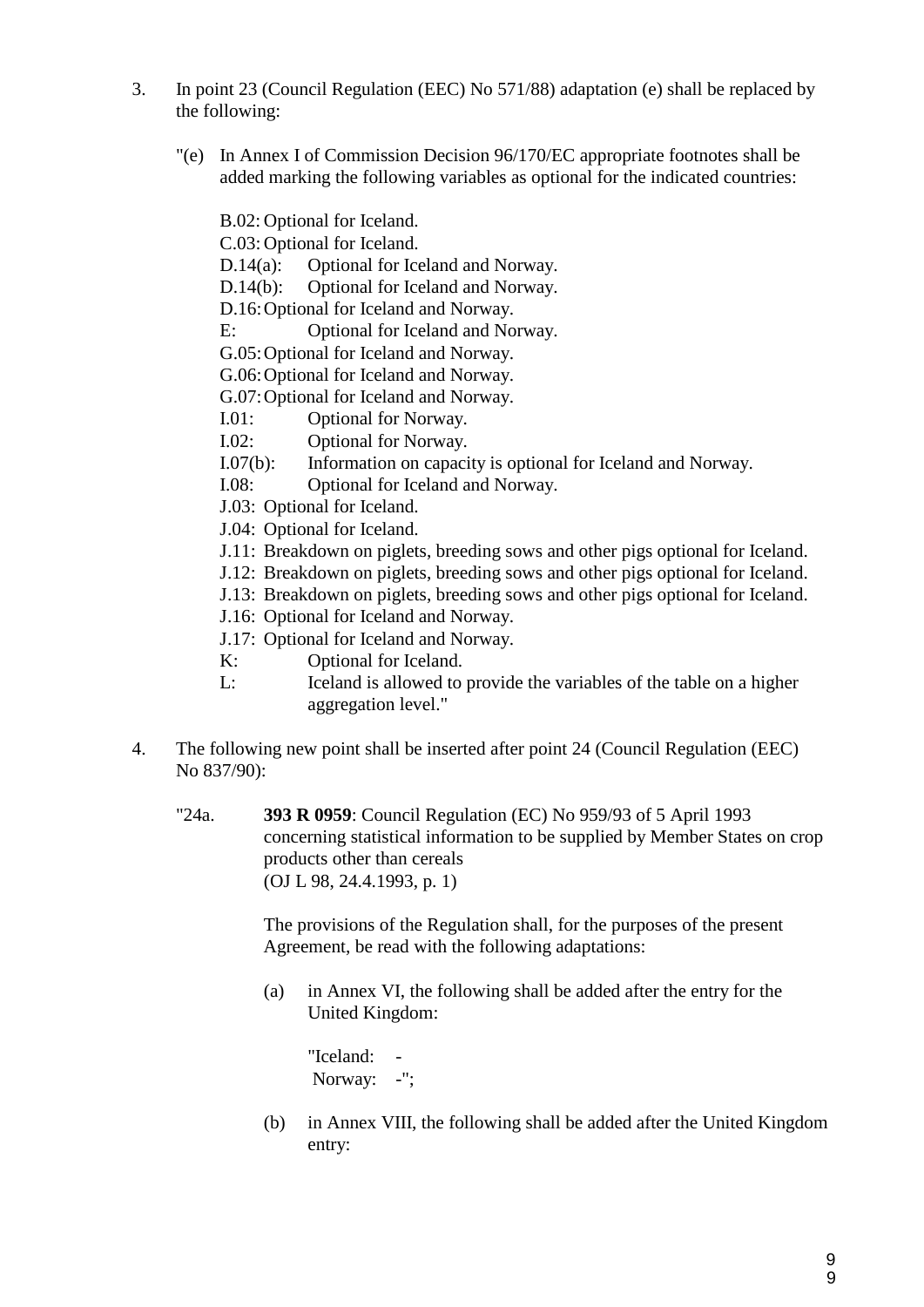| Cronos Code       | Main area or recorded area by crop     | <b>IS</b> | $\mathbf N$ |
|-------------------|----------------------------------------|-----------|-------------|
| 1300              | B. Dried pulses                        |           |             |
| 1320              | Field peas                             |           |             |
| 1311              | Other peas                             |           |             |
| 1335              | Broad and field beans (including 1338) |           |             |
| 1331              | Kidney beans                           |           |             |
| 1343              | Lupins                                 |           |             |
| 1341              |                                        |           |             |
| 1342              | Other dried pulses                     |           |             |
| 1349              |                                        |           |             |
| 1350              | C. Root crops                          |           |             |
| 1360              | Potatoes                               |           |             |
| 1370              | Sugar beet                             |           |             |
| 1381              | Fodder beet                            |           |             |
| 1382              | Other root crops                       |           | m           |
| 1400              | D. Industrial crops                    |           |             |
| 1420              | Rape and turnip rape                   | m         |             |
| 1430              | Sunflower seed                         |           |             |
| 1470              | Soya beans                             |           |             |
| $1460 + 1520$     | Fibre flax and linseed                 |           |             |
| $1490 + 1540$     | Cotton and cotton seed                 |           |             |
| 1480 (excl. 1490) | Other oil seeds                        |           |             |
|                   | (e.g. poppy, mustard, sesame, etc.)    |           |             |
| 1530              | Hemp                                   |           |             |
| 1550              | Tobacco                                |           |             |
| 1560              | Hops                                   |           |             |
| 1570 - 1571       | Other industrial crops                 |           |             |
| 2600              | Total fodder (from arable land)<br>Ε.  |           |             |
| 2610              | Green fodder from arable land          |           |             |
| 2625              | Green maize                            |           |             |
| 2680              | Temporary grasses and grazings         |           |             |
| 2612              |                                        |           |             |
| 2671              |                                        |           |             |
| 2672              | Other green fodder                     |           |             |
| 2673              |                                        |           |             |
| $1600 + 2260$     | Fresh vegetables<br>F.                 | m         | m           |
| 3001              | G. Flowers and ornamental plants       | m         | m           |
| 3310              | H. Areas harvested for seed            | m         | m           |
| 2696              | Fallow including green manures<br>I.   | m         | m           |

(c) Liechtenstein shall be exempted from collecting the data required by this Regulation."